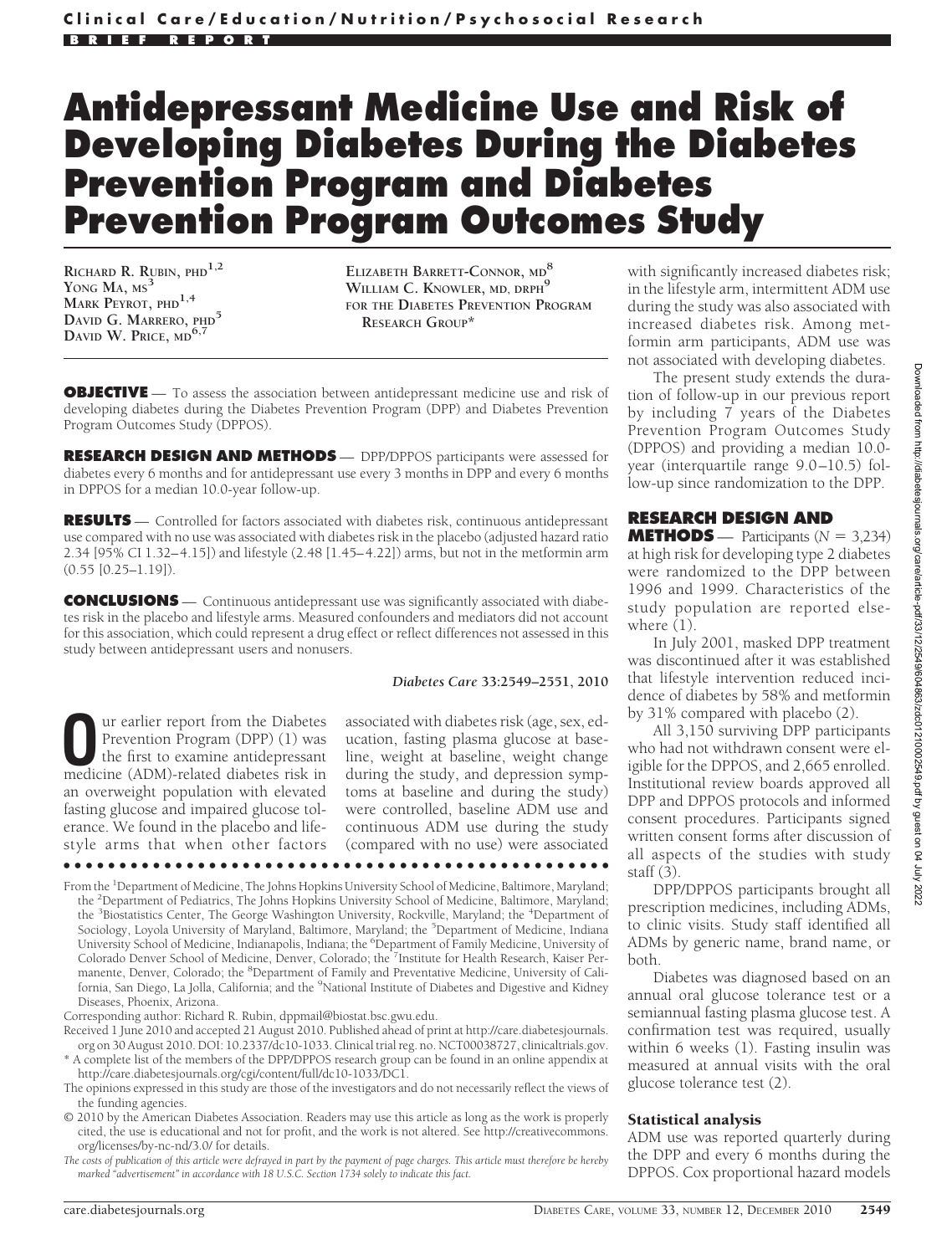

Figure 1—*For each treatment group, from left to right, the three bars represent no exposure, intermittent exposure, and continuous exposure. The error bars represent 95% CIs for the point estimates.*

(1) were used to evaluate whether taking ADMs was associated with developing diabetes.

ADM use was defined as a timedependent categorical variable up to each time point evaluated with three levels: never used, used intermittently (at least once but not always), and used continuously (at all visits). At each successive time point, the value of the variable was calculated based on all previous time points, including the current measurement. A significant interaction between ADM use and treatment groups was detected, and we modeled the association separately for each treatment group.

Time-dependent covariate analyses (1) were used to model the above covariates and diabetes risk with adjustment for factors associated with an increased risk of developing diabetes (race/ethnicity, age, sex, education, fasting plasma glucose at baseline, weight at baseline, and weight change during the study). These risks are reported as adjusted hazard ratios (HRas).

We now present data over a median of 10 years since randomization, including the time period of the first phase of the DPP that was reported previously (1). Therefore, these analyses are not independent of the previous study and should be considered an extension, not a replication, of those findings. All analyses were performed using SAS (SAS Institute, Cary, NC).

**RESULTS** — When other factors associated with an increased risk of developing diabetes were controlled, continuous ADM use during the DPP/DPPOS (compared with no use) was strongly associated with diabetes risk (Fig. 1) for

participants in the placebo (HRa 2.34 [95% CI 1.32–4.15] and lifestyle (2.48  $[1.45-4.22]$ ) arms. In the placebo arm, the association between intermittent ADM use and diabetes trended toward statistical significance (1.34 [0.99– 1.81]). In the metformin arm, ADM use was not associated with diabetes risk (0.55 [0.25–1.19]). There was a significant difference between the lifestyle and metformin arms in the association between ADM and diabetes risk. Results did not change when we excluded participants taking ADMs that are more likely to cause weight gain (tricyclic and tetracyclic agents).

**CONCLUSIONS** — The current findings extend those of our earlier report (1), although over the longer follow-up in this study that includes the DPPOS, we did not find an association with intermittent ADM use and diabetes risk in the lifestyle arm. These findings are similar to those in a previous report that long-term use of ADM increased the risk of developing diabetes (4). Other studies (5,6), have also reported increased ADM-related diabetes risk.

The association between ADM use and diabetes risk remained significant when likely mediators of this association were controlled. This association could represent a medication effect, or it could reflect differences not assessed in the study between ADM and non-ADM users. ADM use was not associated with diabetes risk in the metformin arm. Although there is no obvious explanation for this latter finding, one study found that metformin induces the release of 5-hydroxytryptamine through neuronal and nonneuronal mechanisms and thus increases insulin

secretion (7). Metformin also appears to ameliorate inflammation (8), and inflammatory markers appear to be associated with depression (9).

## Strengths and limitations

Strengths of the current study include the large, racially and ethnically diverse population, the definitive assessment of glucose tolerance and diabetes, repeated collection of data on both ADM use and depression symptoms, and repeated assessment of metabolic diabetes risk factors. We were also able to more accurately determine the onset of diabetes—a considerable advance over studies that rely on clinical records that may not accurately capture when diabetes actually developed.

Potential DPP participants were excluded if they were taking bupropion or any ADM in greater than the lowest therapeutic dose, so the study sample was not representative of the general population. The absolute number of diabetes cases in the continuous ADM group was quite small (placebo  $n = 18$ , lifestyle  $n = 15$ ). During the DPP/DPPOS we did not collect data on ADM dosage, so we could not examine the association between dosage and diabetes risk.

# Implications

Further study of ADM-related diabetes risk has substantial public health implications. The possible benefits of metformin in depression treatment should also be studied.

**Acknowledgments**— During the DPPOS, the National Institute of Diabetes and Digestive and Kidney Diseases (NIDDK) of the